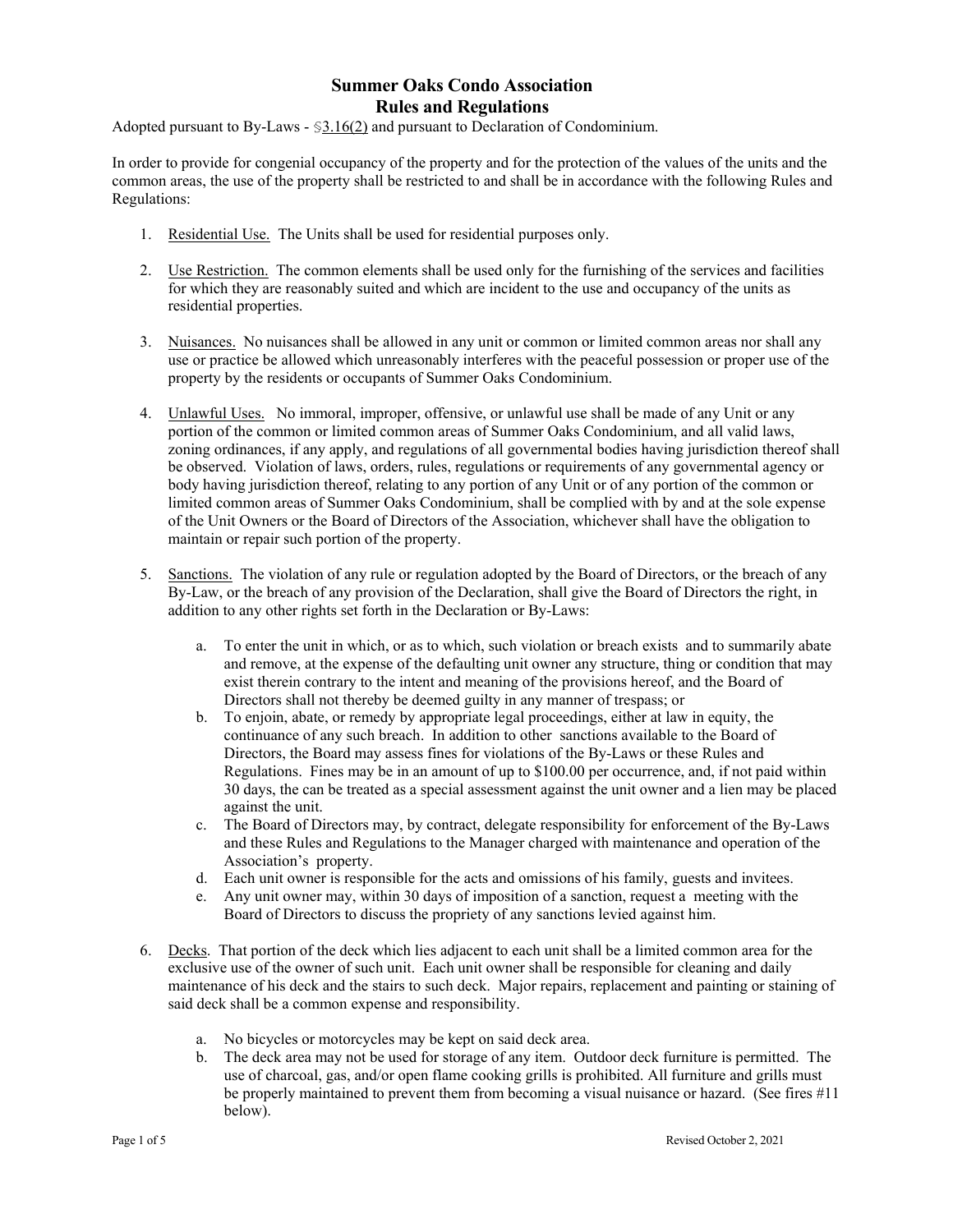- c. No laundry or swimming suits may be dried on the deck or in open view.
- d. No alterations of the deck are permitted without the written consent of the Board of Directors.

### 7. Automobiles:

- a. The speed limit in all parking areas on all drives shall be 10 m.p.h.
- b. No cars, vehicles or trailers may be driven off the designated driveways or parking areas for any purpose. (This does not apply to vehicles operated by the declarant, its successors or assigns or any of its or their sub-contractors, agents or employees when engaged in the construction, development or maintenance of the condominium or of any portion of the expansion lands described in the Declaration.) (This also does not apply to vehicles owned or operated by or for the Association.)
- c. All vehicles must be parked in designated parking areas. No vehicle may be parked in a way that obstructs the free flow of traffic or in a way that causes it to occupy more than one designated parking stall.
- d. No vehicle may be stored on the property in an inoperable condition. All vehicles shall have current registration plates.
- e. No unit owner may perform vehicle repairs in the condominium parking areas or driveways.
- f. Only licensed drivers may operate a motor vehicle on condominium property.
- g. No excessively noisy vehicle will be tolerated within condominium property.
- h. No sleeping in cars or other vehicles is permitted on condominium property.
- i. No recreational vehicles, including boats, trailers, snowmobiles, motor homes, all-terrain vehicles, etc., may be stored on condominium property. (Storage shall be defined as parking or leaving such vehicle in areas reserved for parking for more than 9 days.)
- j. Any vehicle which is improperly parked or stored on condominium property may be removed from the property and stored at owner's expense, and the owner will also be subject to a fine in accordance with the provisions of the Declaration, By-Laws and the Rules and Regulations.
- 8. Boats, Boat Docks and Lake Access Boardwalk, and Lake Access Piers.

#### **Definitions:**

*Lake Access Boardwalk* – Refers to the boardwalk behind the gray units along Lake Wisconsin on the eastern edge of the property.

*Lake Access Pier (s)* – Refers to the piers accessing Lake Wisconsin from the cove and Lake Wisconsin south of The Hillcrest Restaurant on the east and southern edge of the property.

*Private Docks (or docks)* – Refers to the piers deeded to the owners in the gray units and accessed from the Lake Access Boardwalk.

*Private Slips (or slips)* – Refers to the private pier segments installed by private owners who have access to Lake Wisconsin from the Lake Access Piers.

- a. No boats or boat trailers may be stored in any portion of the common or limited common areas. Storage shall be defined as parking or leaving such vehicle or trailer for more than 9 days.
- **b.** Boat Slips installed in the cove, and those accessed by the Lake Access piers, are the responsibility of individual owners and are on a space available basis. Generally, a 15' width will be provided along existing space for pier and lift installation. Piers are restricted to twenty feet in length, and no less than 36" wide to 40" wide. Existing piers installed prior to the year 2000 that do not meet this requirement are acceptable, however, the association is exempt from any liability.
- c. The lake access boardwalk and piers is provided for use by boat owners for loading and unloading and as a mooring place. Use of the lake access boardwalk is at the user's risk. Neither Declarant or the Association shall be liable for personal injury to users or for damage to property or loss of property by accident, vandalism, theft, act of God or any other cause.
- d. Horseplay is strictly forbidden in the boat dockage area, boat slips, and lake access boardwalk and piers areas.
- e. Littering is strictly prohibited.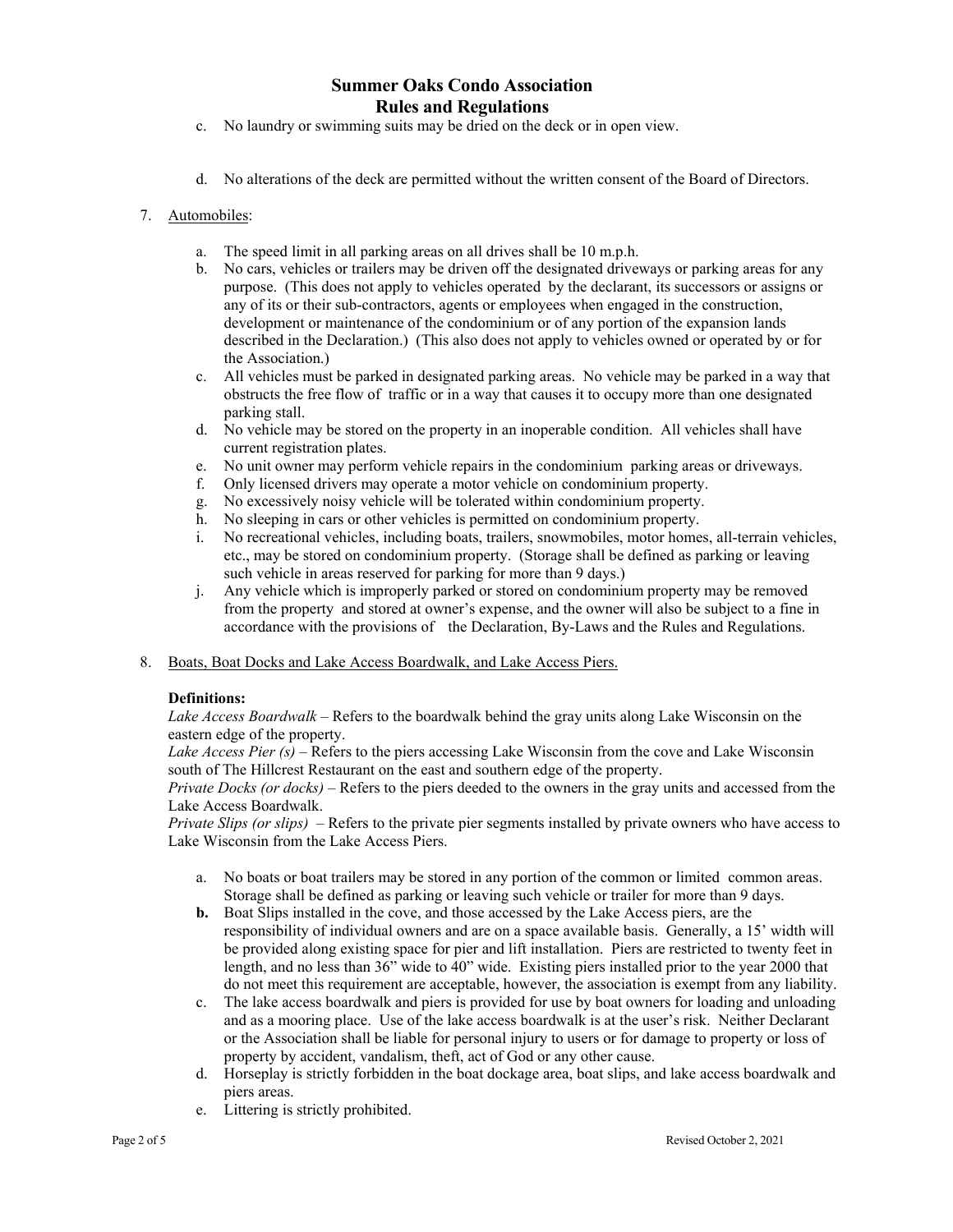- f. Use of the boat docks and/or slips, and the lake access boardwalk and/or piers is at the user's risk. Neither Declarant nor The Association shall be liable for personal injury to users or for damage to property or loss of property by accident, vandalism, theft, act of God or any other cause.
- g. Owners who have access rights via the Lake Access Piers who individually own their own boat slip must be prepared to either share or sell 50% of their pier to another unit owner if notified by the Board of Directors. If a sharing arrangement cannot be agreed to, then the owner will be required to sell 50% of their pier at 50% the cost of a newly installed pier. This rule is necessary to provide all eligible owners pier rights along this section of the lake.
- h. No boat may be stored along the Lake Access Piers for more than 72 hours. Additionally, if a unit owner's boat slip is connected to the Lake Access Piers and located on Lake Wisconsin, a boat may not be stored on that owner's pier for more than 72 hours unless it is stored in a boat lift. An exception to this rule is for those boat slips where only a floating pier may be installed as determined by the Board of Directors. Unit owners who do not comply will be subject to a fine in accordance with the provisions of the Declaration, By-Laws and the Rules and Regulations.
- i. No unit owner may grant by an easement or lease their pier slip to any person who is not a unit owner independent or separate from the lease of their condo. This rule is in accordance with Wis. Stat. 30.1333 (1) (a).

#### 9. Walkways Steps.

- a. Walkways and steps must remain unobstructed by all vehicles, boats, etc.
- b. The use of bicycles on the walkways and steps is prohibited.

#### 10. Noise.

a. No unreasonable noise of any kind will be tolerated.

#### 11. Fires.

- a. No open fires shall be permitted within 10 feet of a building or structure. The use of charcoal, gas, and/or open flame cooking grills is prohibited within 10 feet of a building or structure.
- b. U.L. fire extinguisher is required when cooking on an open flame grill.
- c. Portable fire pits must be at least 20 feet from a building or structure and put away within 24 hours.
- 12. Pets. Pets can be a source of pleasure to their owners, but they can be a source of considerable annoyance to their neighbors. Pets are permitted in Summer Oaks Condominium, but shall be subject to substantial restrictions:
	- a. All pets must be kept inside the owner's unit. No pet may be tied up or kenneled in the common or limited common areas. Pets, when taken outside the unit, must be kept on a hand-held leash.
	- b. Pets may not be left unattended in the owner's unit.
	- c. Unit Owners shall be required to prevent their pets from creating unreasonable noise disturbances.
	- d. The Unit Owner shall be required to immediately pick up and properly dispose of all pet excrement from the common or limited common areas.
	- e. The Unit Owner shall be liable for any damage or inconvenience caused by his pets.
	- f. The following breeds of dogs are prohibited from the property at all times: Akita, Chow, Pit Bull aka Staffordshire Terrier, Presa Canario, Rottweiler, Sharpei, and all Wolf Hybrids. This rule applies to all owners, residents, guests, and their pets. (10/05)
	- g. Violation of any of the foregoing shall be strictly prohibited and subject to all of the sanctions set forth in Rule 5.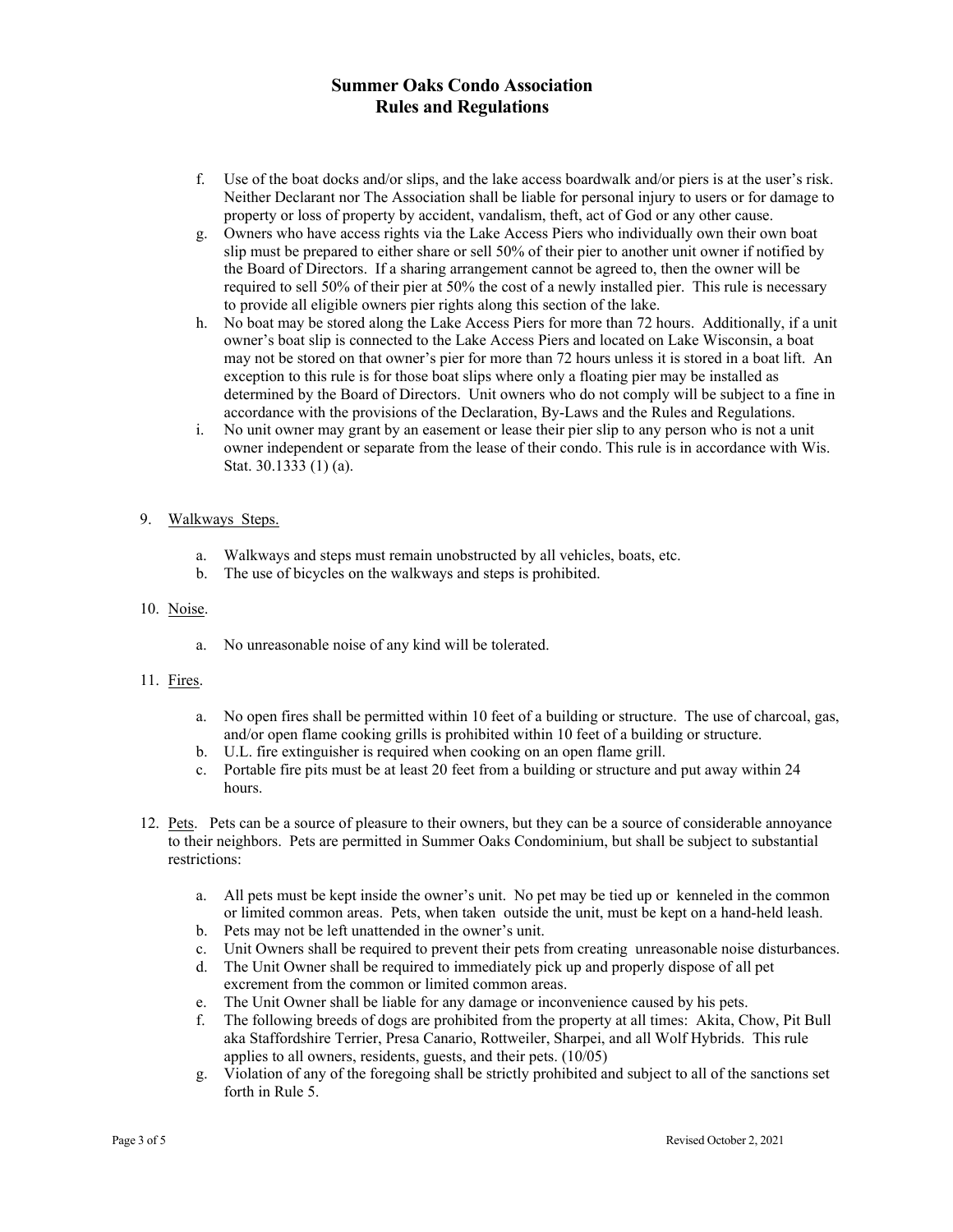- 13. Signs. No sign, advertisement, notice, or other lettering shall be exhibited on any portion of the condominium property without the prior written consent of the Association. This shall not prevent the Declarant or S.O.C. Development, a Wisconsin joint venture, or its agent, from placing signs or other advertising material as part of the marketing program aimed at promoting initial sales of the units.
- 14. Hanging of Garments and Window Covering. The hanging of garments, rugs and similar articles from the windows or from any other facades of the condominium property shall not be permitted. No sheet shall be

used for window coverings unless on a temporary basis for a reasonable period of time while awaiting the delivery of ordered draperies or curtains.

- 15. Protrusions. No awning or other similar articles and no television antennae, machines, additional air conditioning units, wiring for electrical or telephone installation, or other similar protrusions shall be allowed without the prior written consent of the Association.
- 16. Insurance Rates. Unit Owners shall be prohibited from conducting any activity or storing any article in their units or on the limited common elements and common elements which would increase the rate of insurance on the condominium property.
- 17. Keys and Locks. The Property Manager will be the custodian of all unit owners' keys, to be used only for emergency purposes. In the event that it is necessary to enter a unit and the Property manager does not have a functioning key that opens an entrance door for the unit, the unit owner is responsible for any costs incurred as a result of that necessary entry and for securing the premises upon vacating that unit.
- 18. Storage. The Association shall not be liable for any loss or damage of or to property placed in any unit or in the limited common elements and common elements.
- 19. Common Elements Maintenance. Unit Owners shall be prohibited from discarding any dirt or materials from the windows, decks or doors of the units and shall be prohibited from discarding any dirt or materials into the common elements and limited common elements.
- 20. Leasing.
	- a. Unit Owners may lease their unit, but they must notify the Manager of the name and home address of all tenants prior to their occupancy of the unit.
	- b. The Unit Owner shall be responsible for the acts and omissions of his tenants and of their guests and invitees. The Unit Owner shall be subject to all sanctions arising from such tenancies.
	- c. A copy of the current Condominium Rules and Regulations must be attached to every lease and must be prominently displayed in the unit. The tenant must be advised that the Rules and Regulations are subject to change and such changes must be abided by.
	- d. No unit owner may engage in the practice of renting their property for a period of time that is less than 31 days.

### 21. Amendments.

- a. The Board of Directors may amend or create additional Rules and Regulations for the use and operation of Summer Oaks Condominium. Such Rules and Regulations will become effective 15 days after written notice of such amendments or creation has been mailed to each unit owner and his tenants, if any.
- b. Until the Declarant has given control of the Association to the Unit Owners, the Declarant shall control the creation or amendment of these Rules and Regulations.
- c. After the Declarant has turned over control of the Association to the Unit Owners, the Unit Owners may create, modify or rescind any of the Rules and Regulations by a vote of 60% of those entitled to vote attending a meeting of the Unit Owners if notice of such creation, modification or rescission was given in the notice of the meeting required by the By-Laws.